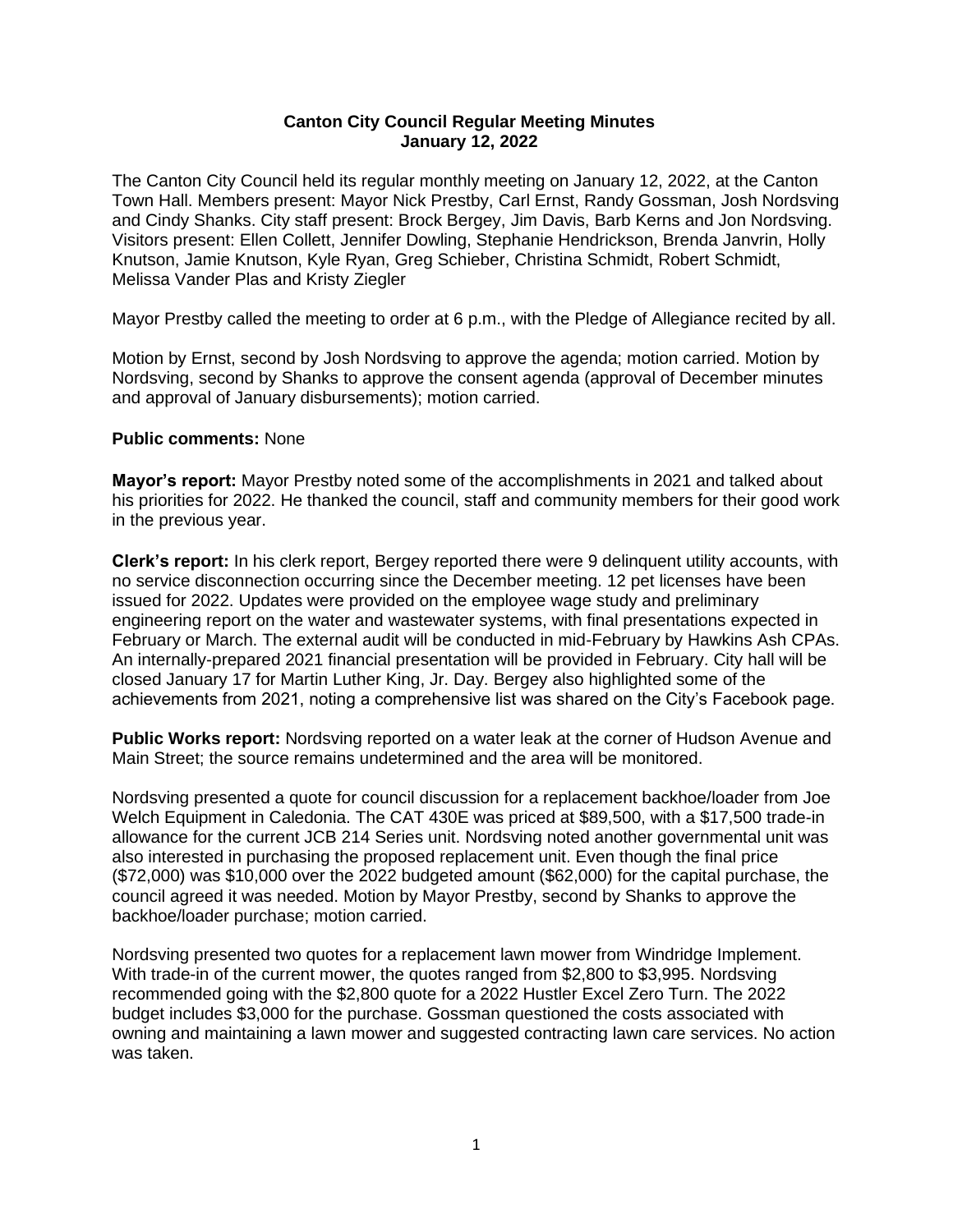**Fire Department:** Motion by Gossman, second by Ernst to appoint Mason Henry to the fire department; motion carried.

Motion by Josh Nordsving, second by Gossman to approve Resolution 2022-03 in support for the fire department to apply for a Minnesota Lawful Gambling Exempt permit; motion carried.

**Police:** The November and December reports were reviewed.

# **Planning Commission:** None

## **Unfinished business:**

The legal settlement involving the former clerk/treasurer was reviewed. On January 3, Lolly Melander pleaded guilty to one count of theft by swindle in Fillmore County District Court. According the criminal complaint, Melander wrongfully, unlawfully and feloniously swindled City of Canton funds in excess of \$35,000 between February 1, 2011 and March 1, 2019. The theft by swindle charge was one of 26 felony charges filed against Melander following an investigation prompted by a routine financial audit. Based on findings from the Office of the Minnesota State Auditor, Melander was accused of misappropriating funds totaling \$134,639 between 2011 and 2019. She resigned as clerk/treasurer on March 11, 2019, after more than 15 years on the job. Under terms of the settlement negotiated by Fillmore County Attorney Brett Corson, representing the State of Minnesota, Melander will serve 120 days in jail, with work release privileges. Restitution to the City of Canton is in the amount of \$93,916, with credit for \$24,000 Melander previously reimbursed to the City. If she satisfies the restitution requirement within 10 years and complies with all probationary terms, Melander will be eligible for a stay of adjudication. She is scheduled to be sentenced on March 7. City Attorney Schieber informed the council that, in addition to the criminal case, the City could pursue civil action against Melander. However, he stressed the prosecution costs would be the City's responsibility. No action was taken.

The council directed Bergey and Attorney Schieber to draft a resolution to request the Fillmore County Board of Commissioners to impose specific conditions on the planned March 1 public sale of the former school property. Mayor Prestby also mentioned he had a conversation with State Representative Greg Davids on the matter.

Brenda Janvrin, operator of True Smoke BBQ and More, asked the council to continue to permit the parking of a food trailer behind her downtown place of business. The current zoning ordinance for the commercial district does not list food trailers as a permitted accessory use. Janvrin stated the trailer is essential to her business. Motion by Gossman, second by Ernst to allow the food trailer to remain, in its current location, for an additional 90 days; motion carried.

#### **New business:**

Robert Schmidt requested a change to the current animal ordinance to permit chickens. According to Schmidt, who has 12 hens, he considers his chickens pets and not farm animals, as defined in the City's animal ordinance. Schmidt acknowledged knowingly violating the ordinance. After much discussion, including input from Attorney Schieber on possible ordinance requirements, the council instructed Bergey to work with Schieber on an amendment to the animal ordinance to include the permitting of chickens, with certain restrictions. The revised ordinance will establish a permitting process that will limit residents to six hens (no roosters) per property. Written permission from adjoining property owners will be required for the annual